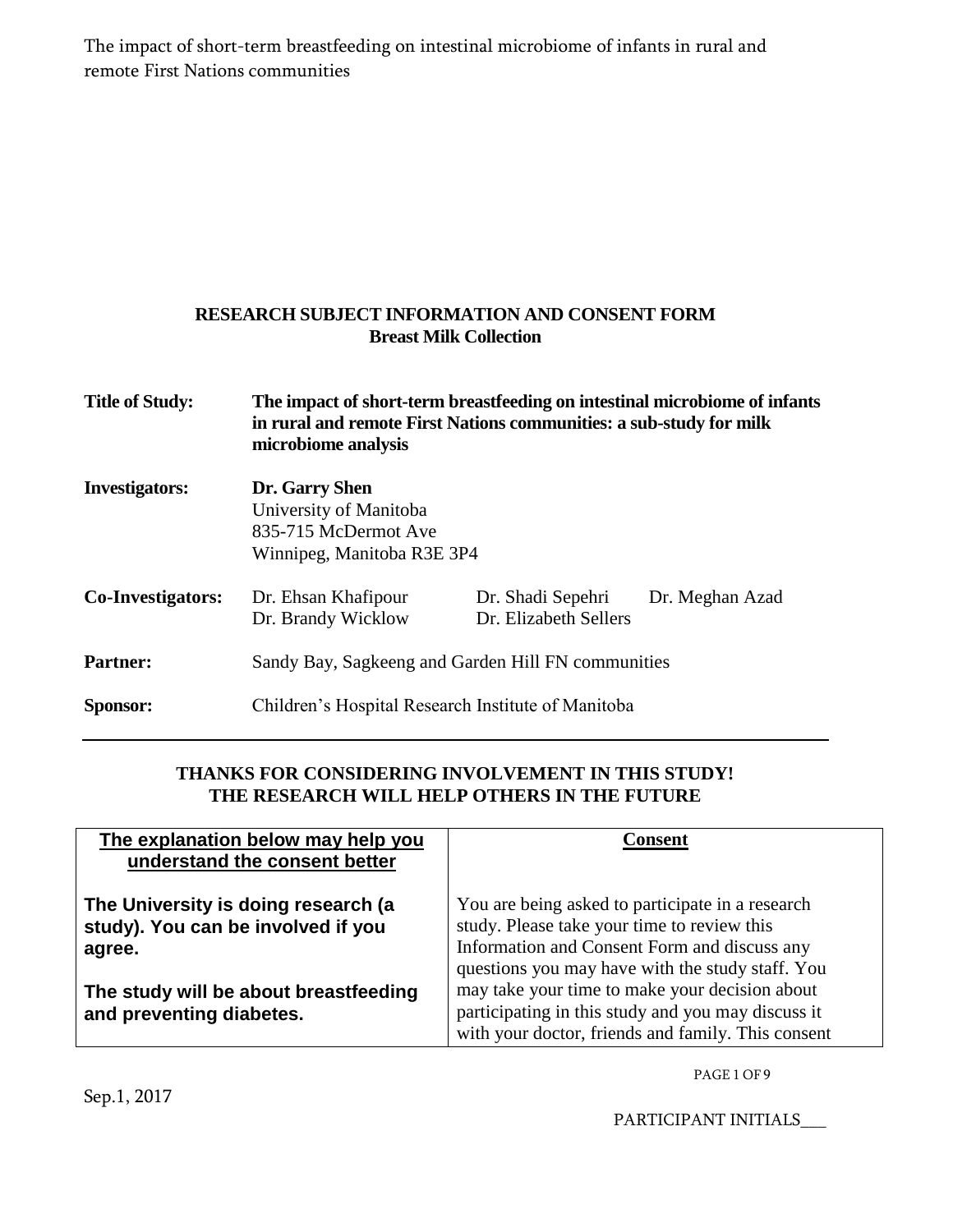| We need your "consent" (your "okay")          | form may contain words that you do not understand.        |  |
|-----------------------------------------------|-----------------------------------------------------------|--|
| to get information from you. The              | Please ask the study doctor or study staff to explain     |  |
| information will be kept private.             | any words or information that you do not clearly          |  |
|                                               | understand.                                               |  |
|                                               |                                                           |  |
| Please ask any questions you want to.         |                                                           |  |
| <b>WHAT IS THE STUDY ABOUT?</b>               | <b>Purpose of Study</b>                                   |  |
|                                               |                                                           |  |
| The study is about finding out the            | The purpose of this study is to examine bacteria in your  |  |
|                                               | breast milk and to determine the relationship with        |  |
| difference of bacteria types in the guts      |                                                           |  |
| of babies who drink formula compare to        | bacteria in mother's milk and infant's stool for          |  |
| the babies who are breastfed. Thirty          | preventing diabetes and obesity of your child. We plan    |  |
| mothers and their babies will be              | to recruit 30 participants from the 3 participating       |  |
| recruited from First Nations                  | communities for the study.                                |  |
|                                               |                                                           |  |
| communities.                                  |                                                           |  |
|                                               |                                                           |  |
| What do you need to do?                       | <b>Study procedures</b>                                   |  |
|                                               | The breast milk samples are expected to be collected in   |  |
| Please collect your breast milk (1-5 ml)      | morning at $<$ 5 days, 5-60 days and 2 months or more     |  |
|                                               |                                                           |  |
| at $<$ 5 days, 5-60 days and $>$ 60 days.     | after delivery.                                           |  |
| The sterile tube, disinfection wipes and      | You are instructed to wipe one of your breasts with       |  |
| the instructions will be given to you if      | disinfection wipe provided to you, and allow 1-5 ml of    |  |
| you agree to join the study.                  | milk (up to one table spoon) to drop into a sterile tube  |  |
|                                               |                                                           |  |
|                                               | with or without mild pressure to the breast. The milk     |  |
|                                               | tube is expected to be stored in your refrigerator at 4°C |  |
|                                               | temporarily. You are expected to submit or call local     |  |
|                                               | assistants or Project Coordinator to pick up the sample   |  |
|                                               | within 24 hours of the collection.                        |  |
|                                               |                                                           |  |
|                                               |                                                           |  |
|                                               | *If your breast feel pain, have known infection in        |  |
|                                               | breast or have antibiotics within 30 days, please do not  |  |
|                                               | collect breast milk. Please contact Project Coordinator   |  |
|                                               | for advice.                                               |  |
|                                               |                                                           |  |
|                                               |                                                           |  |
| <b>SAFETY</b>                                 | <b>Risk and discomforts</b>                               |  |
|                                               | There is no risk for the milk collection for mother or    |  |
| The collection of breast milk is safe for you | baby.                                                     |  |
| and your baby.                                |                                                           |  |
|                                               | You could experience a slight fullness on your breast if  |  |
|                                               |                                                           |  |
|                                               | you use your hands to press your breast to secrete milk.  |  |
|                                               |                                                           |  |
| The program is free.                          | <b>Costs</b>                                              |  |
|                                               | There is no cost to you for participating in this study.  |  |
|                                               |                                                           |  |
|                                               |                                                           |  |
| How the study will help.                      | <b>Benefits</b>                                           |  |
|                                               | You may not benefit from participation in this research;  |  |
| You may feel better from being in the         | however, the study should contribute to a better          |  |
| study. You may not. You will help             | understanding of the effect of diet and exercise in       |  |
|                                               | PAGE 2 OF 4                                               |  |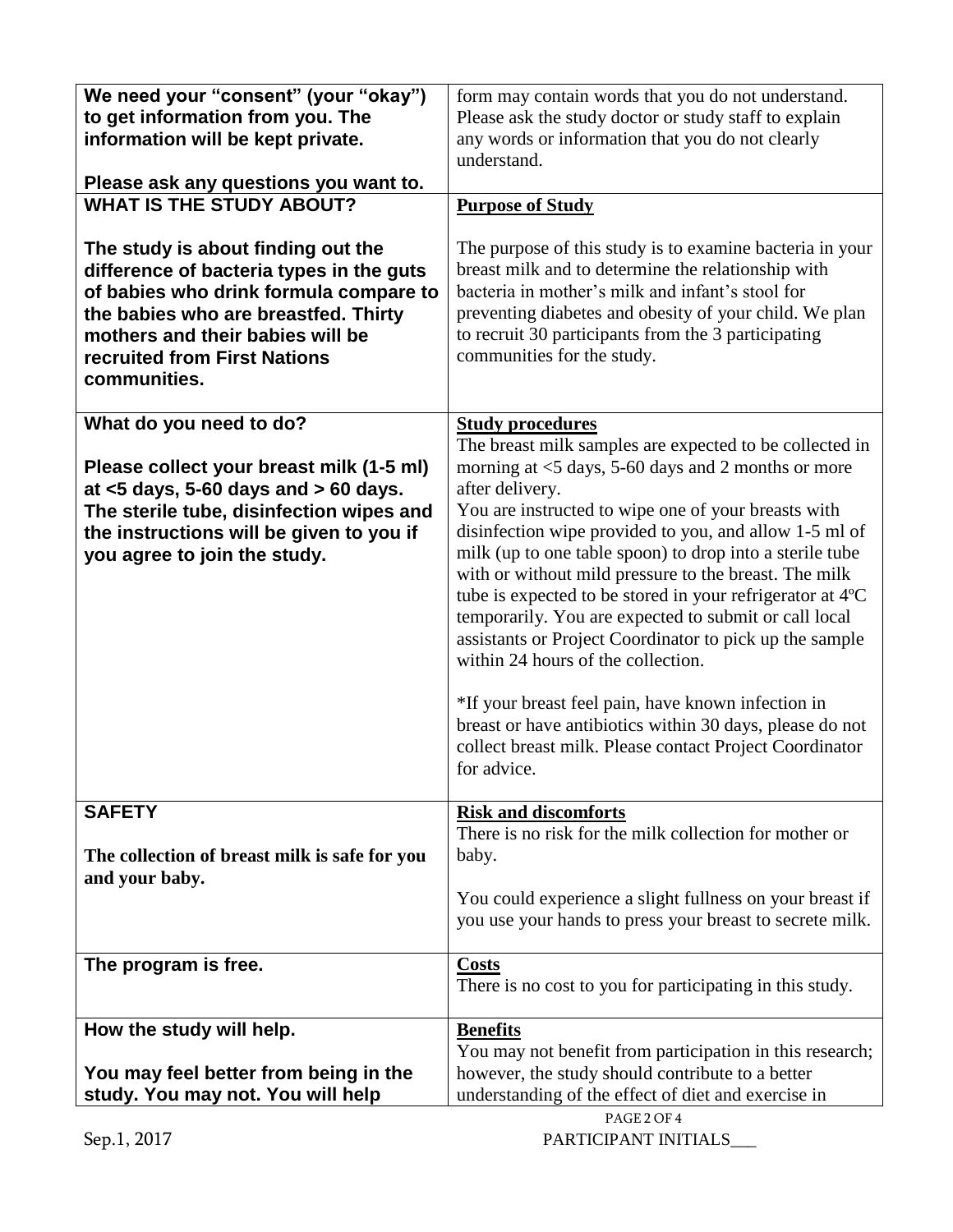| scientists understand more.                                                                                                                                         | pregnant women.                                                                                                                                                                                                                                                                                                                                                                                                                                                                                                                                                                                                                                                                             |  |
|---------------------------------------------------------------------------------------------------------------------------------------------------------------------|---------------------------------------------------------------------------------------------------------------------------------------------------------------------------------------------------------------------------------------------------------------------------------------------------------------------------------------------------------------------------------------------------------------------------------------------------------------------------------------------------------------------------------------------------------------------------------------------------------------------------------------------------------------------------------------------|--|
| A \$50 gift card will be given to you once<br>the tubs are collected from you.                                                                                      | <b>Payment for participation</b><br>A \$50 gift card will be given to you for your time<br>compensation and phone calls once the milk collection<br>tubes are submitted.                                                                                                                                                                                                                                                                                                                                                                                                                                                                                                                    |  |
| Your personal information will be<br>private.<br>Your name will not be used in the study<br>report. Your identity will not be known<br>to anyone outside the study. | <b>Confidentiality</b><br>Files that contain your identity will be treated as<br>confidential in accordance with the Personal Health<br>Information Act of Manitoba Personal information<br>such as your name, address, telephone number and/or<br>any other identifying information will not leave the<br>Investigator's office. The Health Research Ethics<br>Board at the University of Manitoba and sponsors of<br>the study may review your research-related records for<br>quality assurance purposes. If the results of the trial are<br>published, your identity will remain confidential.                                                                                          |  |
| You can stop being part of the study at<br>any time.                                                                                                                | <b>Voluntary Participation/Withdrawal from the</b><br><b>Study</b><br>Your decision to take part in this study is<br>voluntary. You may refuse to participate or you<br>may withdraw from the study at any time. Your<br>decision not to participate or to withdraw from the<br>study will not affect your care at this center and your<br>participation in the study for collecting stools from<br>your infant. If the study staff feels that it is in your best<br>interest to withdraw you from the study, they will<br>remove you without your consent.<br>We will tell you about any new information that<br>may affect your health, welfare, or willingness to<br>stay in this study. |  |
| Please ask questions at any time.<br>Sign the form only when you are sure<br>that you understand everything.                                                        | <b>Questions</b><br>You are welcome to ask any questions during and after<br>the study. Please contact the people below with your<br>questions.<br>(204) 789<br>Study<br>Tel<br>Amy Hui<br>Coordinator<br>No.<br>3985<br>Leung<br>Researcher:<br>$(204)789-$<br>Tel<br>Dr. Garry<br>3816<br>No.<br>Shen                                                                                                                                                                                                                                                                                                                                                                                     |  |
|                                                                                                                                                                     | For questions about your rights as a research<br>participant, you may contact The University of                                                                                                                                                                                                                                                                                                                                                                                                                                                                                                                                                                                             |  |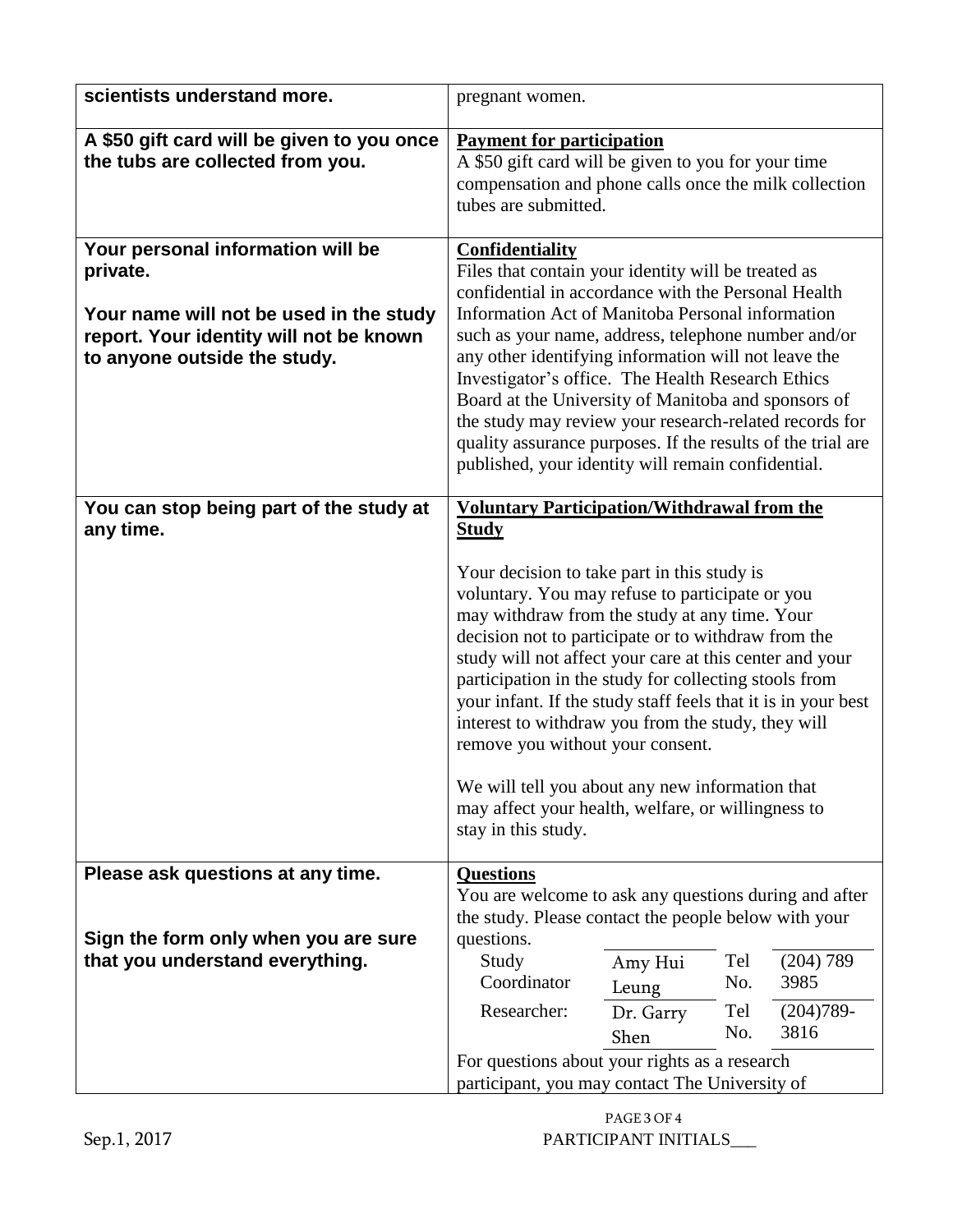| Manitoba, Bannatyne Campus Research Ethics Board |
|--------------------------------------------------|
| Office at (204) 789-3389                         |
|                                                  |

Do not sign this consent form unless you have a chance to ask questions and have received satisfactory answers to all of your questions. Please read the consent form carefully before you sign it. Our staff will be happy to help you with any questions.

## **Statement of Consent**

**I have read this consent form. I have had the opportunity to discuss this research study with Dr. Garry Shen or his study staff. I have had my questions answered by them in language I understand. The risks and benefits have been explained to me. I believe that I have not been unduly influenced by any study team member to participate in the research study by any statements or implied statements. Any relationship (such as employer, supervisor or family member) I may have with the study team has not affected my decision to participate. I understand that I will be given a copy of this consent form after signing it. I understand that my participation in this study is voluntary and that I may choose to withdraw at any time. I freely agree to participate in this research study.** 

**I understand that information regarding my personal identity will be kept confidential, but that confidentiality is not guaranteed. I authorize the inspection of any of my records that relate to this study by The University of Manitoba Research Ethics Board for quality assurance purposes.**

**By signing this consent form, I have not waived any of the legal rights that I have as a participant in a research study.**

 *[Optional]* **I agree to be contacted for future follow-up in relation to this study,** 

**Yes \_ No \_**

| Participant signature     | Date             |  |
|---------------------------|------------------|--|
|                           | (day/month/year) |  |
| Participant printed name: |                  |  |

| Parent/legal guardian's signature_ | <b>Date</b>      |
|------------------------------------|------------------|
|                                    | (day/month/year) |

**Parent/legal guardian's printed name: \_\_\_\_\_\_\_\_\_\_\_\_\_\_\_\_\_\_\_\_\_\_**

## STAFF WILL SIGN BELOW WITH PARTICIPANT PRESENT

I confirm that I have explained the purpose, duration etc of this clinical trial, as well as any potential risks and benefits, to the subject whose name and signature appears above. I confirm that I believe that the subject has understood and has knowingly given their consent to participate by his/her personally dated signature.

Study staff signature: \_\_\_\_\_\_\_\_\_\_\_\_\_\_\_\_\_\_\_\_\_\_\_\_\_\_\_\_\_ Date/Time: \_\_\_\_\_\_\_\_\_\_\_\_\_\_\_\_\_\_\_\_\_\_

 PAGE 4 OF 4 Sep.1, 2017 PARTICIPANT INITIALS